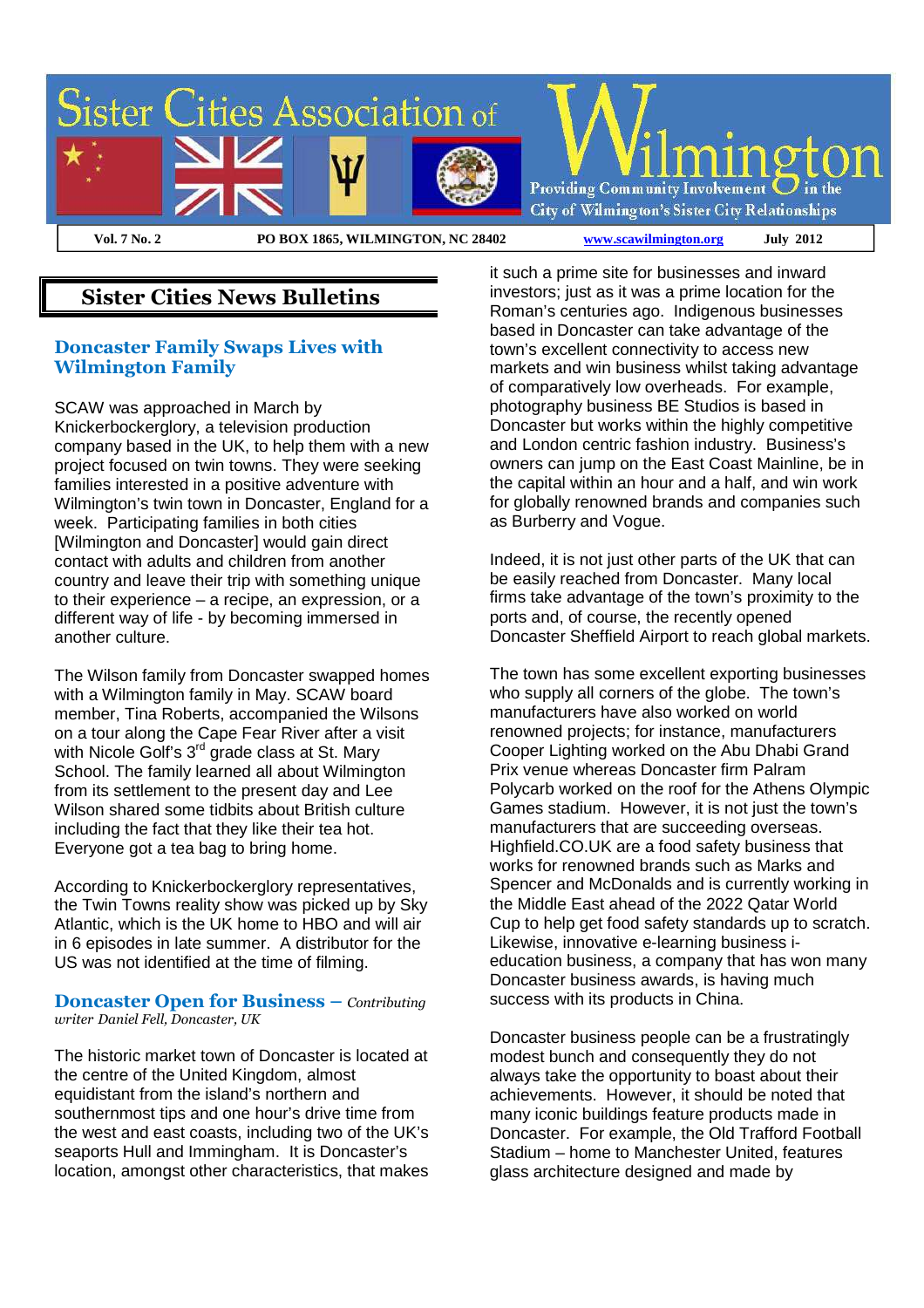Doncaster firm Norking Aluminium. The beautiful and recently restored St Pancras Railway Station – home to the Eurostar, includes distinctive products by the large Doncaster plastics manufacturer Polypipe. Finally, people might be interested to know that HiWatt guitar amplifiers – as played by The Who, Coldplay, the Killers and many others are made in Doncaster.

This success points to an emerging confidence in Doncaster. Over the last decade the town has seen a pace of transformation hardly matched anywhere else in the UK. This has included the delivery of key capital projects such as Doncaster Sheffield Airport (the UK's first new airport in 60years), the new Frenchgate Shopping Centre, a new football stadium, an overhaul of its racecourse, and a prestigious new college building. This trend is continuing apace with more substantial projects due for completion over the next four years. These include two critical road schemes that will enhance access to the airport and Doncaster's increasingly vibrant town centre; the latter characterized by a new £300m civic and cultural quarter. Pending transformational projects also include two landmark private sector developments. The first is a 6m square foot Inland Rail Port that will create 2,000 additional jobs and cement Doncaster's reputation as a major logistics hub with national and international connectivity. This status as a logistics hub has helped Doncaster attract major players such as IKEA and Amazon to the town for their distribution services, the Inland Port will help attract yet more companies like this. The second key development is known locally as the Don Valley Power Project. This scheme will transform an old pit site and lead the way in the UK in terms of carbon capture and storage technology. Importantly these schemes will create many thousands of local jobs as well as generating local supply chain opportunities. More importantly they demonstrate why so many firms are recognizing Doncaster as a good place to do business and a good place to locate as the town continues to build on its heritage for engineering excellence and compete successfully on the world stage.

### **Commonwealth Secretary Visits Belize**

(Source: San Pedro Daily) - Secretary-General Kamalesh Sharma made a three day stop in Belize to learn about the challenges facing the country and its current priorities. During his departure speech on May 18, Mr. Sharma spoke about the value of partnerships at both the local and international level. He highlighted the need for both women and youth, a prime resource for many small countries, to be included in these partnerships.

Secretary Sharma pointed out the vulnerabilities of small developing countries like Belize because of limited domestic markets, over reliance on a single sector, high levels of indebtedness and the threat of natural disasters which can upset years of progress with a single event. He stressed the need for these countries to build their resilience and for that local and international partnerships must be a vital component.

 "The Commonwealth has an enviable record of working shoulder to shoulder with our Caribbean members to provide specialist skills where they are needed, in helping to develop policies to tackle new challenges, providing forums where Commonwealth countries can network, and in learning from each other and advocating on behalf of developing countries on the international stage, " the Secretary-General said.

## **Dandong Delegation Arrives in Wilmington May 7**

SCAW board member Ming Xu along with Joseph Hou welcomed the Vice Mayor of Dandong People's government, Nin Xiangdong, on arrival at Wilmington International Airport (ILM). The delegation also included: Song Yuejing, Deputy Secretary General, Gu Guilin, Director Dandong Rural Economy Committee, Yang Lin, Director Dandong Animal Health Inspection Bureau, and Chen Deyuan, Translator Dandong Office of Foreign Affairs. The Wilmington Association of Chinese Americans (WCACA) arranged for the delegation to have a traditional but light Chinese supper at Szechuan 132 to relax before commencing official business the next morning. Bob Williams, President of Coastal Instruments Dandong Ltd. and James Kaufman, who hosted Dandong citizens in his home during a visit in the 1980s shortly after the twinning agreement, joined SCAW board president Marilyn Cantarella along with Steve Liu and Qi Ao for the welcome dinner.

The next morning the delegation toured CFCC campus on Blue Clay Road and learned about the various programs and unique role that community colleges serve in preparing individuals to participate in the local workforce. Dr. Eric Mc Keithan discussed the possibility of the college working collaboratively with Dandong's technical college in the future with members of the delegation. Mr. Chen shared information on cross training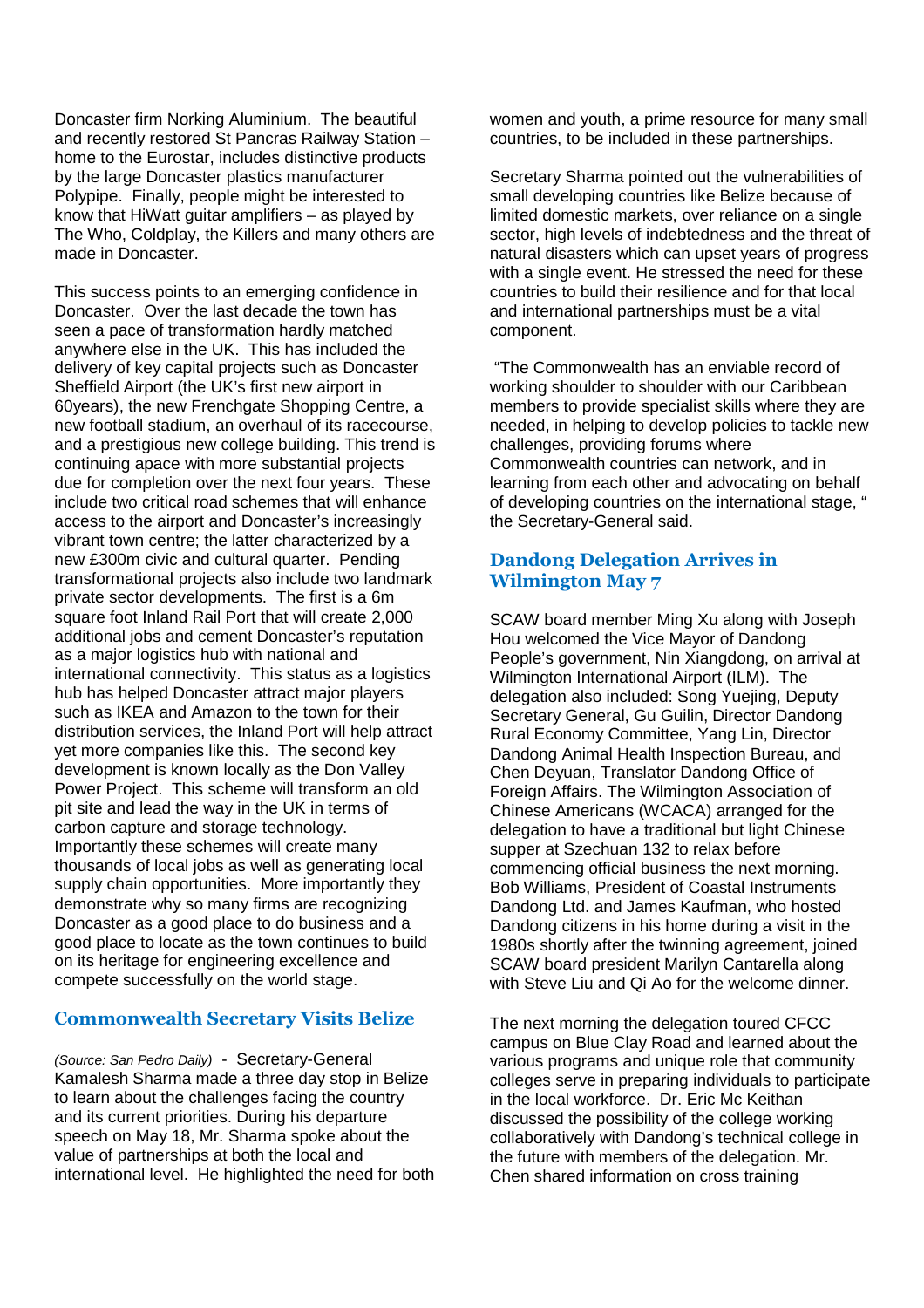programs they have with their sister city in Japan in the area of public safety such as fire and police.



*Delegation Visits CFCC North Campus*  From the campus the group went on to the NC Ports for a tour and presentation on the facilities by Glenn Carlson, Chief Commercial Officer.



*Dandong delegation arrives at the Wilmington Port*

Following the visit to the port the delegation arrived for a special lunch with Mayor Bill Saffo and County Commissioner Rick Catlin. When asked what special challenges the city was facing, Vice Mayor Nin said, "growing the economy, jobs and quality of life." Despite the distance and other differences clearly there were points of commonality. Everyone reflected and celebrated the long standing Wilmington-Dandong relationship over a classic southern lunch on Wilmington's Riverfront. As the visit concluded Mayor Saffo and Vice Mayor Nin spoke about the way forward and a desire to develop strong community links and explore commercial opportunities while maintaining the long standing political friendship.



*Wilmington Mayor Saffo shakes hands with Dandong Vice Mayor Nin* 

### **Ambassador Palmer Supports the Formation of an AmCham Chapter in Barbados**

The announcement of plans to create a chapter of the American Chamber in Barbados has received support from US Ambassador Palmer and the local business community.

AmChams are voluntary associations of American companies and individuals doing business in a particular country or region as well as firms and individuals of that country who operate in the US. The Association of American Chambers representing Latin America (AACCLA) presently includes most of South and Central America, along with Haiti, the Dominican Republic, and Trinidad and Tobago in the Caribbean Basin. The overall objective is to promote trade and investment between the US and the countries of a particular region.

The announcement of the formation of a new chapter was made by international business and law specialist Dustin D.P. Delany at a reception in Bridgetown in June. "The combined countries of the Caribbean Basin Initiative are the  $14<sup>th</sup>$  largest trading partner of the US," said Delany. The establishment of an Eastern Caribbean chapter represents a genuine partnership and the promise of economic potential and development. The expected launch date is set for this fall.

## **Commission News**

SCC Chair, Steve Meinhold, announced his resignation from the Wilmington Sister City Commission in June. His letter of resignation expressed how much he enjoyed working with his fellow commissioners over the past 2 years and his gratitude for the extraordinary effort required to plan and host the first ever Sister City Symposium. Everyone on the Commission thanked him for his leadership and dedication to Wilmington's Sister City activities.

There are several vacancies on the Commission. Anyone interested should contact Penny Spicer-Sidbury, City Clerk, to obtain an application or download one from the City web site. The Commission meets the fourth Monday of every month at 4:00 in City Hall.